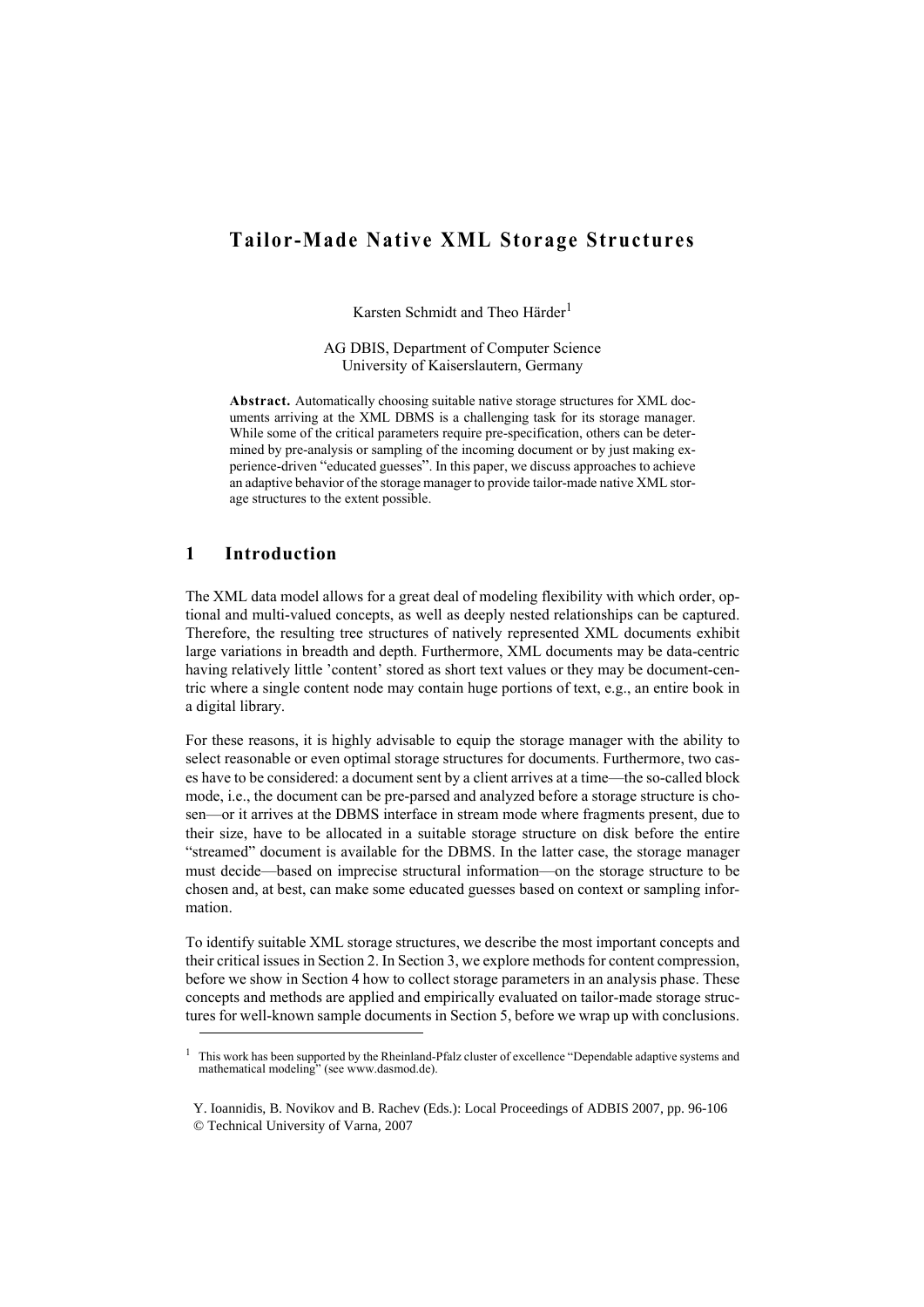## **2 Essential Concepts for the Storage Manager**

Currently, we upgrade XTC [5], our native XML DBMS (XDBMS for short), step by step towards enhanced adaptivity. As far as physical document handling is concerned, the abilities of our *adaptive storage manager* (ASM) primarily rest on a few important concepts.

First of all, when storing and processing XML documents in a native way, the node labeling scheme used plays a critical role for many XDBMS tasks. Internal evaluation of navigational (DOM) or declarative requests (XPath, XQuery) as well as concurrency control on large tree structures should be effectively supported to achieve efficient transactionprotected processing or cooperative use of XML documents under a variety of XML language models. Furthermore, indexed access can also take advantage of a suitable node labeling technique [8]. When carefully optimized, storage consumption of documents and related index structures can be limited to an acceptable level. In summary, it is key for the flexibility and performance of the entire internal system behavior. These observations were confirmed by a systematic evaluation with many experiments and benchmark runs [4, 6]. As result of our learning process, we recommend prefix-based labeling schemes. Because any prefix-based scheme such as OrdPaths [12], DLNs [1], or DeweyIDs [4] is appropriate for our document storage, we use SPLIDs (Stable Path Labeling IDentifiers) as synonym for all of them.

Together with prefix-based labels, a so-called path synopsis can provide substantial processing and compression support in an XDBMS. In an XML document, the structure part (element/attribute nodes) typically carries a large amount of redundancy due to the verbose structural description; this is also true when the element/attribute names are replaced by VocIDs used from a vocabulary. The often huge degree of path repetitions (e.g., /bib/book/ chapter/author) is not reduced by this standard format of XML document storage. Therefore, we try to get rid of this redundancy while preserving all operational properties of the document representation. All paths from the root to the leaves having the same sequence of element/attribute names form a path class. All path classes of an XML document can be captured in a typically small main-memory data structure called path synopsis [8]. Besides keeping statistical data, it is used to detect path patterns, structure characteristics, or to recommend the creation of indexes. Moreover, a given synopsis can be compared to existing document synopses to find documents with similar structure.

An important use, the path synopsis enables the derivation of the entire leaf-to-root path of a content node. For example, when a value in a content index—whose unique position in the document is identified by its SPLID—is associated with a reference to its path class, it is easy to reconstruct the specific instance of the path class it belongs to. By numbering the path classes in the path synopsis, we achieve an effective path class reference (PCR) serving as a path class encoding. Even an index reference via a SPLID to a structure node (attribute/element) allows the reconstruction of the referenced node's ancestor path, when a PCR added to the index reference. This usage of the path synopsis indicates its central role in all structural references and operations [8].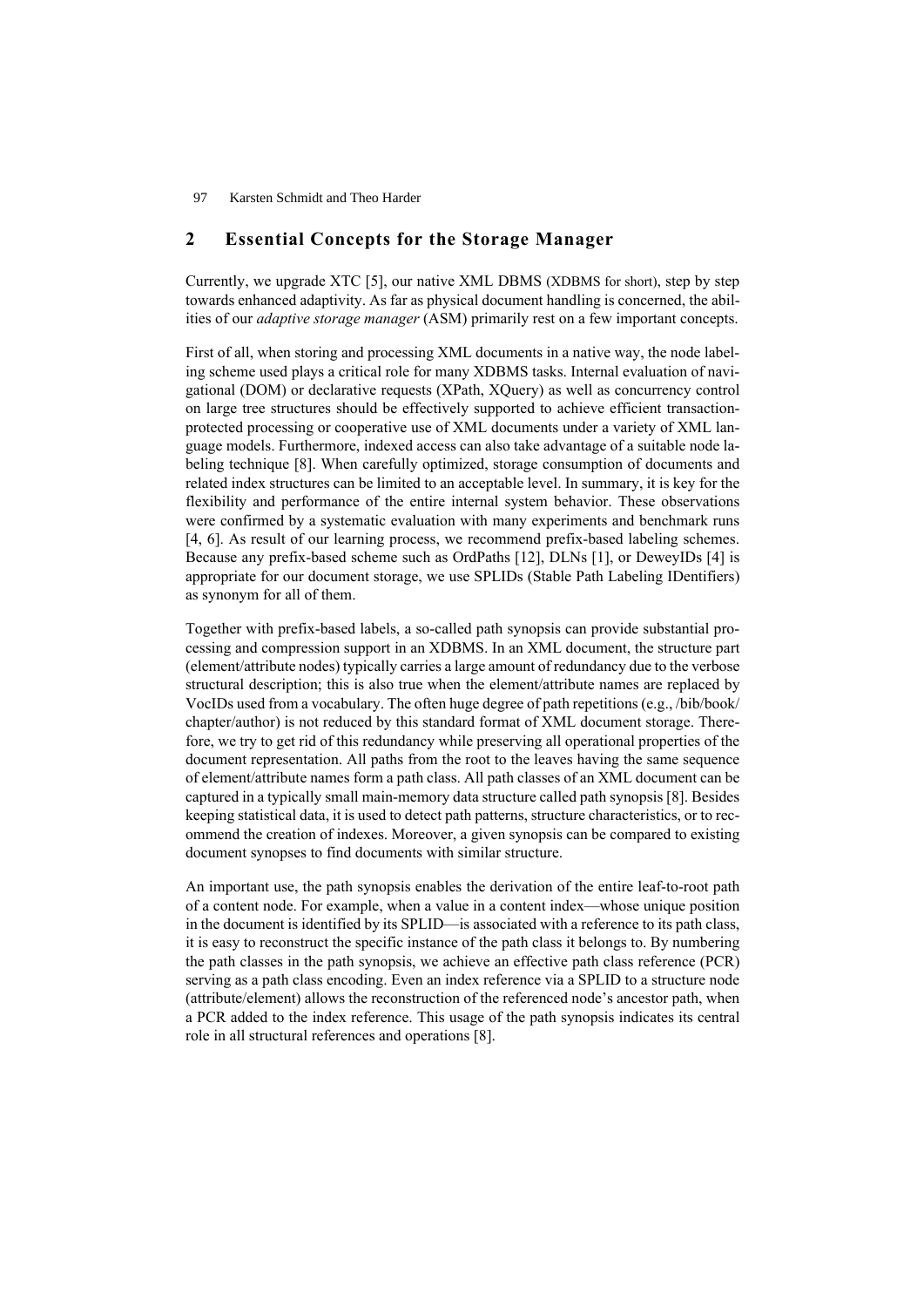#### Tailor-Made Native XML Storage Structures 98



**Figure 1** Document store with a B-tree and container pages

Efficient processing of dynamic XML documents requires arbitrary node insertions without re-labeling, maintenance of document order, variable-length node representation, representation of long fields, and indexed access. As sketched in Figure 1, the *document index* enables direct access of a node when its SPLID is given. Together with the *document container*, the document store represents a B<sup>\*</sup>-tree which takes care of external storage mapping and dynamic reorganization of the document structure. Combined with SPLID use, it embodies our basic implementation framework to satisfy the above demands efficiently. In XTC, this base structure comes with a variety of options [5] concerning use of vocabularies, materialized or referenced storage of content (in leaf nodes), and, most important, prefix-compressed SPLIDs. As illustrated in Figure 1, the sequence of SPLIDs in document order lends itself to prefix compression and, indeed, we received impressive results in numerous empirical experiments [4].

A final issue to be considered when storing XML documents is the benefit of saving storage space by applying suitable compression techniques. Two potential areas where compression can be successfully used are the XML structure itself and its content. In contrast to the relational world, where typically column-based compression is used, the storage representation of XML paths and their uncorrelated sequence of element/attribute names complicate "simple" path-based compression algorithms such as XMill [7]. Furthermore, transactional modification applied to XML documents prevents *block-based compression* used by PPM algorithms [11]. Note, it does not seem to be helpful to separate content and structure, only to enable the concatenation of smaller values to larger text blocks and, in this way, to achieve better compression results. Such an approach would involve a complete cycle of de- and re-compression when a specific node value is modified. Thus, to avoid undue limitations and overhead of XML processing, compression of single node values seems to be an appropriate and challenging choice. In our compression study, we exclusively focus on single nodes and their data stemming either from text content or attribute values and use character-based compression algorithms.

## **3 Empirical Results for XML Content Compression**

To provide some indicative results for the storage of XML documents in various formats, we have applied a number of empirical tests in the context of our ASM where we used to facilitate comparison—the frequently evaluated set of test documents taken from [10].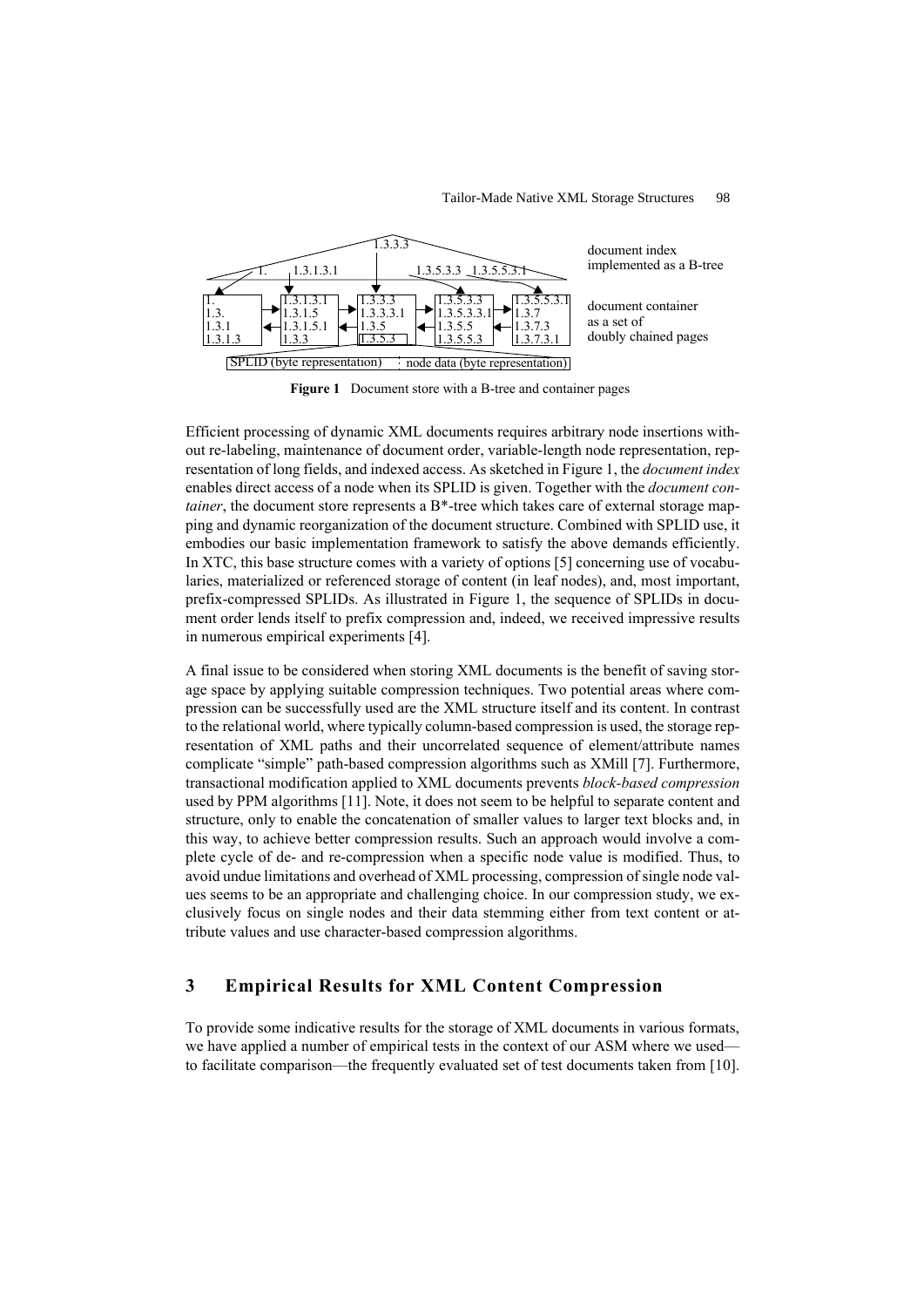| doc<br>name   | description                               | size in<br>Mbytes | $#$ element<br>nodes | $#$ attribute<br>nodes | # content<br>nodes | $#$ vocab.<br>names | # path<br>classes | avg.<br>depth |
|---------------|-------------------------------------------|-------------------|----------------------|------------------------|--------------------|---------------------|-------------------|---------------|
| uni-<br>prot  | Universal protein<br>resource             | 1,820.8           | 36,195,456           | 45,788,036             | 53,502,972         | 89                  | 121               | 4.53          |
| tree-<br>bank | English records of<br>Wall Street Journal | 89.5              | 2,437,666            |                        | 1,391,846          | 251                 | 220.894           | 8.44          |
| psd-<br>7003  | DB of protein<br>sequences                | 716.0             | 21,305,818           | 1.290.647              | 17.245.756         | 70                  | 76                | 5.68          |
| line-<br>item | LineItems from<br>TPC-H benchmark         | 32.3              | 1,022,976            |                        | 962.801            | 19                  | 17                | 3.45          |
| dblp          | Computer science<br>index                 | 330.2             | 7,529,465            | 1.541.093              | 8,345,289          | 41                  | 153               | 3.39          |
| nasa          | Astronomical data                         | 25.8              | 476.646              | 56,317                 | 371,593            | 70                  | 73                | 6.08          |

**Table 1** Characteristics of XML documents considered

For a representative subset, Table 1 assembles essential characteristics of the documents in the "gross" format, i.e., as they arrive at the DBMS.

Because content compression is orthogonal to the question how the overall document is stored, we explore the compression efficiency to be gained irrespective of how it is used by the ASM. Thus, we restrict ourselves to tests using four encoding methods:

- *Fixed Huffman (M1)*: During a preanalysis run, the character frequencies were collected on a document basis, for which a Huffman tree was then constructed. To adjust for later document modifications, encoding was provided for all 256 possible characters.
- *Flexible Choice (M2)*: Depending on the characteristics of a content node, it is either encoded by a document-wide Fixed Huffman or a tailor-made node-wide Huffman. If chosen, the tailored Huffman tree (typically <40 nodes) is stored together with the encoded node's content.
- *Selective Encoding (M3)*: This method optimizes the runtime of M2 by calculating and applying tailored Huffmans only to longer text/attribute values; smaller text values were encoded by the Fixed Huffman of the document.
- *Domain Encoding (M4)*: Especially applicable to small documents, an overall encoding constructed from a domain-related character distribution base is used to reduce space requirements and to speed up compression time.

M1 uniformly encodes all content nodes of the document, even if compression leads to larger encoded equivalents, for example in case of short values. To have more flexible encoding options by selecting among different algorithms, one or more decision bits are needed for each record to indicate its compression state. However, the savings for multiple encodings may be compensated by such decision bits as shown by our experiments, because often byte alignment consumed additional space. Moreover, each compressed bit string had to be aligned to the next byte boundary to observe the record's byte format. With this increased flexibility, M2 computes a tailored Huffman for every content where applicable. However, this leads to increased computation time and one decision bit for every record to distinguish the type of compression (fixed or tailored). For this reason, M3 tries to reduce these extensive computation times by a threshold heuristically chosen to decide whether or not a tailored Huffman has to be derived. As expected, this leads to shorter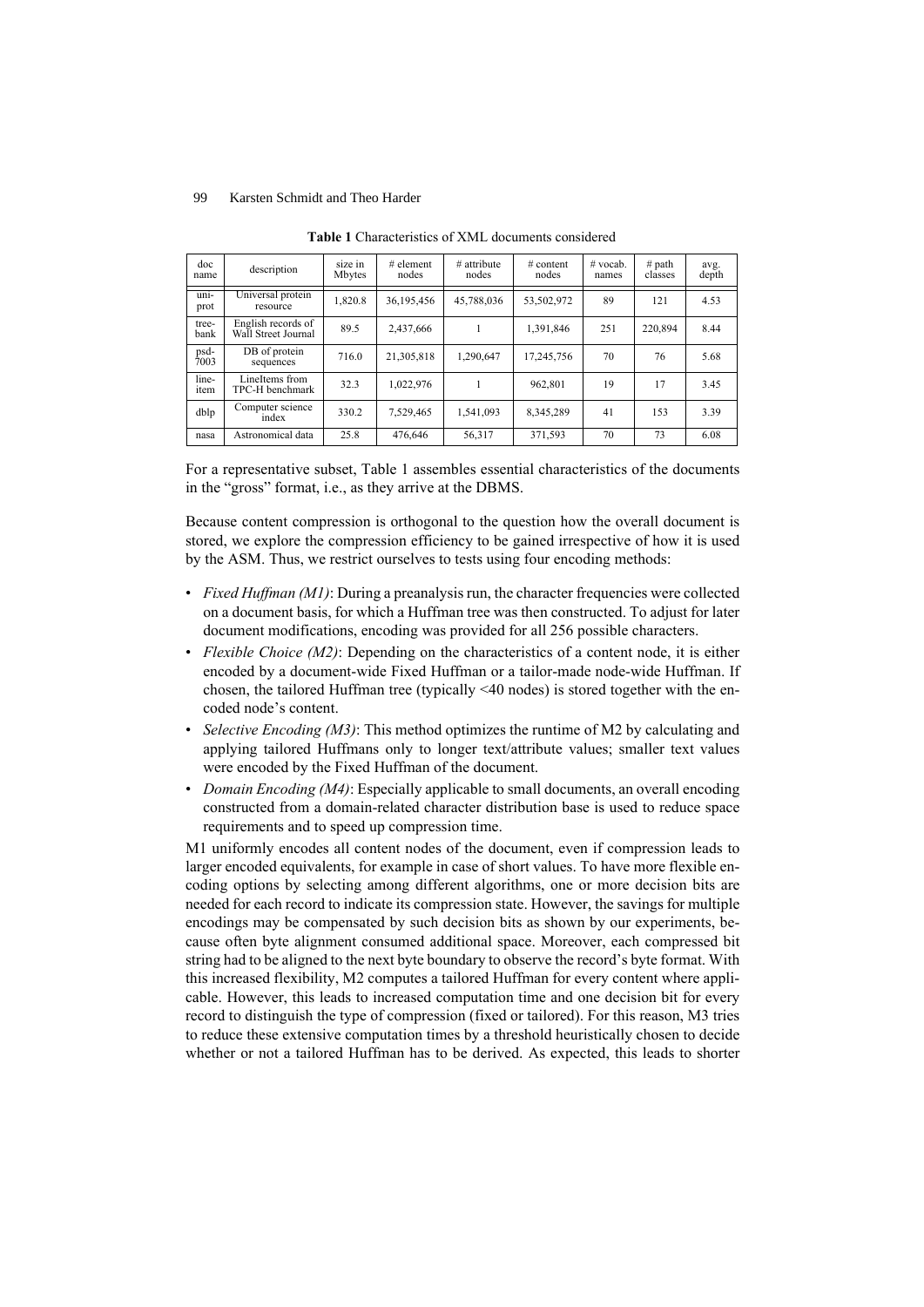| doc<br>name | 'Standard'<br>document<br>size in MB | content<br>size in<br>MВ | avg. value<br>size per<br>text node | avg. value<br>size per<br>attr. node | avg. value<br>size per<br>content node | compres-<br>sion M1 | compres-<br>sion M2 | compres-<br>sion M3 | time<br>consump-<br>tion M1 |
|-------------|--------------------------------------|--------------------------|-------------------------------------|--------------------------------------|----------------------------------------|---------------------|---------------------|---------------------|-----------------------------|
| uniprot     | 1685.0                               | 669.0                    | 37.5                                | 8.3                                  | 12.5                                   | 76.8%               | 76.3%               | 76.5%               | 93.8%                       |
| treebank    | 86.1                                 | 33.5                     | 24.0                                |                                      | 24.0                                   | 75.8%               | 76.4%               | 76.4%               | 99.9%                       |
| psd7003     | 722.0                                | 293.0                    | 17.9                                | 5.5                                  | 17.0                                   | 74.0%               | 70.7%               | 70.7%               | 93.5%                       |
| lineitem    | 22.7                                 | 6.2                      | 6.5                                 | 8                                    | 6.5                                    | 70.8%               | 73.9%               | 73.9%               | 93.4%                       |
| dblp        | 310,7                                | 174.0                    | 22.1                                | 15.5                                 | 20.9                                   | 69.9%               | 70.4%               | 70.4%               | 94.1%                       |
| nasa        | 21.2                                 | 12.4                     | 36.8                                | 14.1                                 | 33.4                                   | 64.6%               | 64.4%               | 64.6%               | 84.6%                       |

**Table 2** Effectiveness of character-based text compression on XML documents

compression times thereby retaining acceptable compression ratios. Method M4 applies this idea to several (small) documents to avoid the creation of a per document encoding table which may be larger than the document to be encoded (see Section 5.2).

In the following, all results are compared against *Standard* format where the document nodes are stored as variable-length records including SPLIDs, VocIDs, type descriptors, byte alignment, etc. Our compression experiments only considered content nodes with text or attribute values. To give some coarse hints about the potential compression gain, we have captured the avg. value sizes of content (text and attribute) nodes<sup>2</sup> in Table 2 where our experiments are summarized: M1 is fast and delivers considerable compression ratios varying from ~25% to ~35% on all documents. Note, M1 compression reduces the overall storage time up to ~15% compared to *Standard*, because less I/O is needed to store the corresponding document on disk. M2 and M3 consume substantially more computing time for the compression (not shown in Table 2). Furthermore, they exhibit no or only tiny compression improvements on the kind of documents in our reference collection. For this reason, M1 is our recommended and preferred compression method for large documents.

Looking at the columns 'avg. value length per text/attribute/content node', most of the documents in Table 2 can be classified as "data centric" where a cheap M1-type algorithm seems to be an adequate compression solution. In contrast, so-called "document-centric" XML structures would embody a greater potential for compression which could be exploited by the M2/M3-type algorithms, because larger portions of text fill the content nodes. In our collection of reference documents, only nasa has 'weak' document-centric properties. In truly document-centric XML structures, substantially greater compression gains may be anticipated by applying tailored compression schemes [7, 13].

## **4 Collecting Document Parameters**

Whether or not text compression has to be applied, it is typically pre-specified and may depend on update frequencies as well as availability or cost of resources (storage space, CPU). If compression is desired, ASM can easily decide on a suitable method which may

<sup>2</sup> The effectiveness of compression relies on many factors, not only content size. Although *lineitem* has only small content nodes, they primarily contain digits. This 'narrow' alphabet allows relatively better compression rates as *treebank* containing larger enciphered texts nodes resulting in a 'broader' alphabet.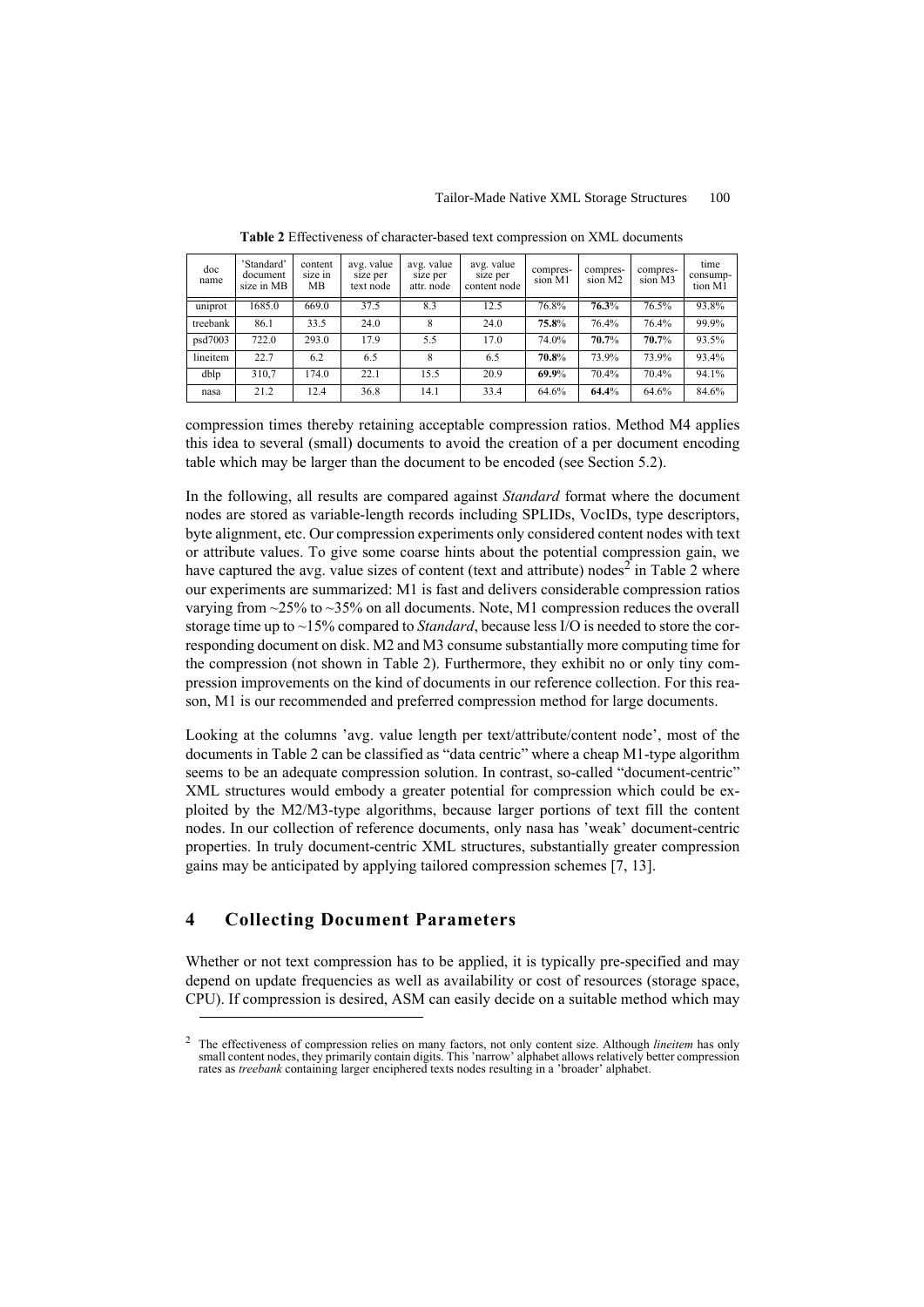be selected based on domain-dependent characteristics. For further parameters concerning physical document representation, some dynamic approximations can be derived. Therefore, two cases have to be distinguished: block-mode and stream-mode arrival of (large) XML documents. In any case, an as thorough as possible analysis of the incoming document seems mandatory to accomplish highly optimized storage representations for XML documents. To give an impression of the analysis task needed, we refer to Table 1.

### **4.1 Dynamic Document Analysis**

To enable adaptive decisions, ASM may scans the available fragment of the document, in case of block-mode arrival often the entire document, and collect significant document parameters to adjust an initial default parameter setting. Statistical data may include—besides the degree of document-centric compression behavior—number of nodes (i.e., element, attribute, and text nodes), maximum depth and average depth, various fan-out ratios, number of distinct element names, as well as number of distinct paths per path class. Furthermore, the size of text nodes helps to adjust some storage parameters and the size of the document store can be estimated from such statistical data.

A vocabulary is essential for saving document storage space by encoding the element and attribute names, e.g., using one-byte or two-byte integers as VocIDs. It can be represented by a little main-memory data structure (for typically a few hundred names). Therefore, while scanning the document, its vocabulary is incrementally built. Furthermore, the path synopsis containing all path classes and PCRs is derived. Both data structures can be completed on block-mode arrival, whereas a stream-mode document may leave at the end of the analysis phase fragmentary data structures to be completed in later phases.

Another problem is unused space in container pages which is crucial when text nodes have to be allocated. They are materialized in container pages up to a parameterized *max-valsize*. When the size exceeds *max-val-size*; the text is stored in referenced mode possibly divided in parts each stored into a single page and reachable via a reference from its home page. Hence, maximizing page utilization may be achieved by a document-dependent page size optimization. Regarding the document store as an index, these findings can be applied to additional indexes, too.

### **4.2 Approximating Document Parameters by Sampling**

To check a conceivable reduction of the analysis effort, we ran some sampling experiments for the documents of Table 1. Sampling only allows to approximate important auxiliary structures and configuration parameters such as vocabulary, path synopsis, content size per node, fan-out (in upper levels), and document depth. In a number of sampling experiments, we have determined—for the parameters applicable—the ranges of the estimation errors to be expected. In Figure 2a, the graphical symbols depict the average estimation error per document, whereas the max/min of the error range correspond to estimations computed when a sampling buffer was filled with 1 resp. 50 MB. These results highlight one of the most fundamental problems in sampling small pieces of documents with heterogeneous or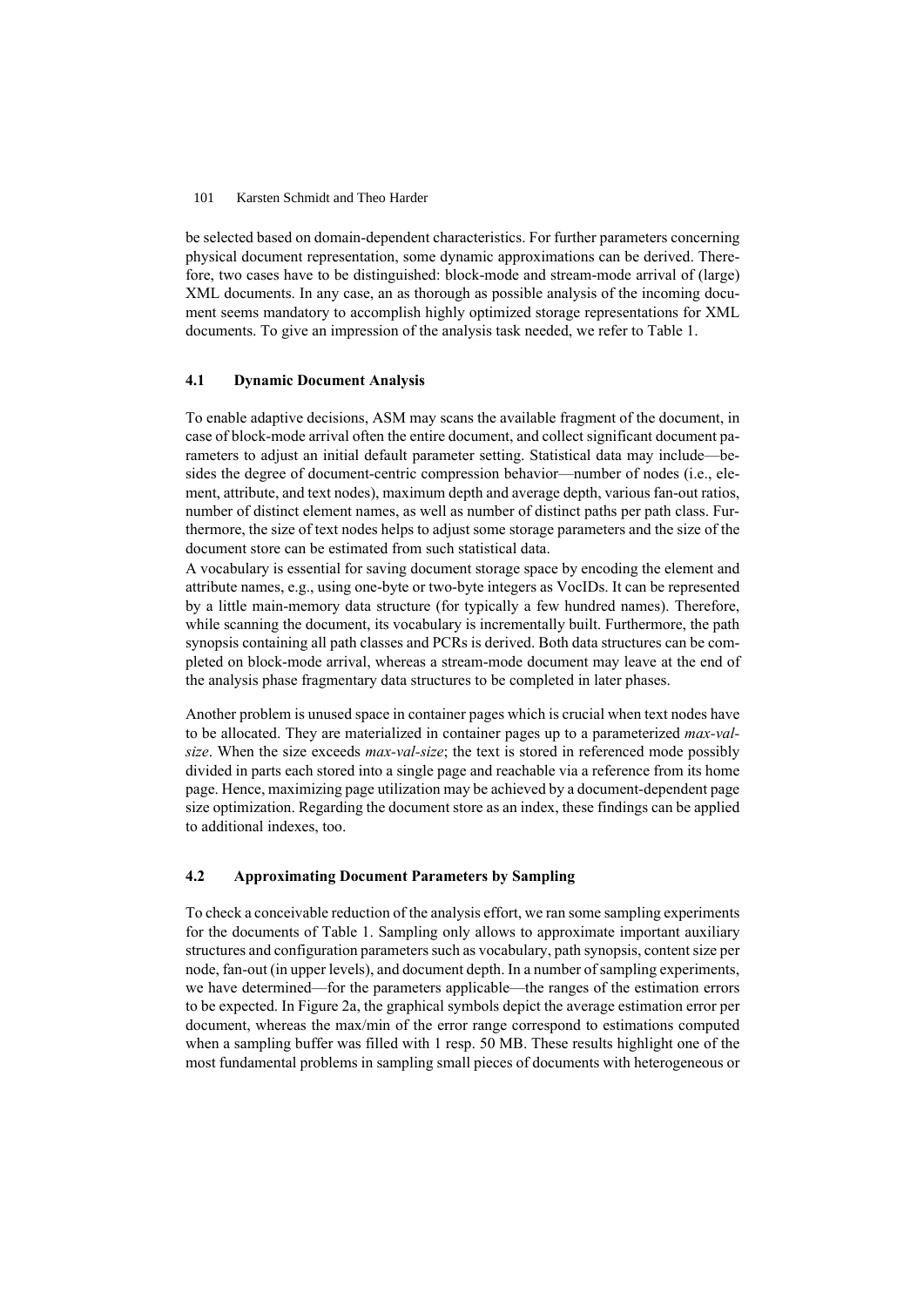

skewed structures. As indicated for *dblp* and *treebank* in Figure 2a, parameters such as vocabulary size and path class may cause the selection of an unfit representation model. When we start building the document with such "wrong guesses", we may get suboptimal structures or may be enforced to revise our design decision. In general, however, the parameters for max/avg depth, average text size, and fan-out are accurate and stable, even for tiny fractions of 1 MB samples. Hence, we can use stable parameters for decisions concerning SPLID encoding and page size tuning. Of course, a Fixed Huffman can be derived by sampling, too. Because character distribution and their frequencies typically are domain dependent, nearly optimal encodings can be expected. Stream-mode documents necessarily enforce ASM to configure storage structures with less than perfect parameter knowledge, as characterized in Figure 2a. Because file size information is available for blockmode documents, extrapolation of some parameters using the size of the entire document is applicable. To show the precision of a sampling step instead of a full scan for size information (number of attribute/element/text nodes), Figure 2b exhibits the relative estimation errors for various sample sizes. Surprisingly, our results reveal that, even with only a 1% sample, an error of not more than  $\sim 10\%$  may be expected. Of course, larger sample sizes improve this error margin. Figure 2b also shows that there exist "simply structured" documents where sampling delivers perfect knowledge of size parameters even using very small samples. However, *nasa* exemplifies what happens when sampling and extrapolating unbalanced documents, its error is bounded to  $\sim$ 12%. In summary, sampling often delivers accurate-enough parameters for ASM to plan the physical configuration of an XML document.

## **5 Building Tailor-Made Storage Structures**

So far, we have outlined the essential concepts and the critical parameters for XML document storage. In our empirical study, we focus on the variability and optimization of storage structures which can be chosen by the DBMS for incoming documents. The question which secondary element/attribute or text indexes should be provided is orthogonal to the choice of the native document structure and has to be answered w.r.t. the expected workload; how indexes can be built, is discussed in [8]. For the support of index access and vir-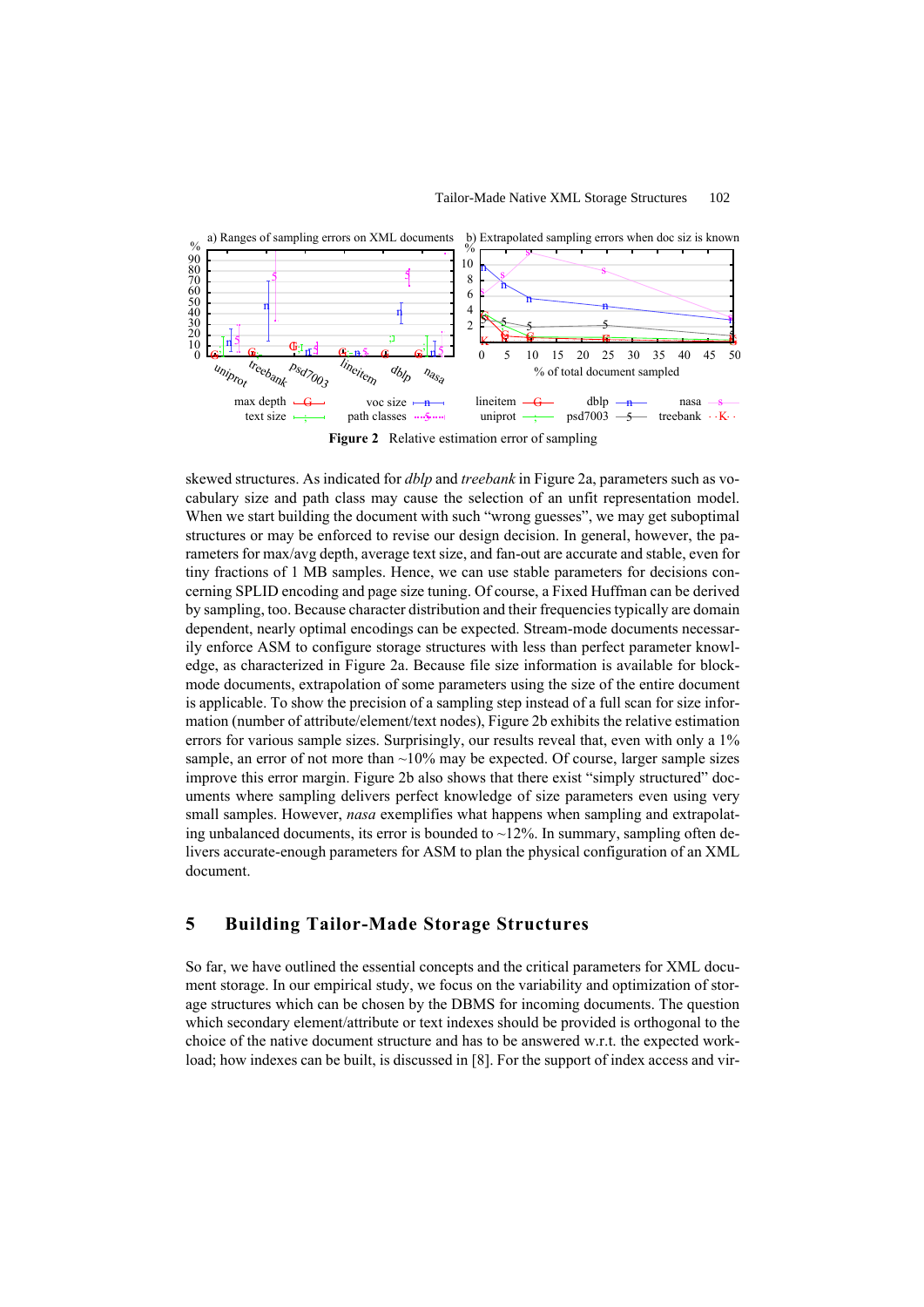tualization of the document index, a path synopsis is provided together with the document container, where applicable. Here, we primarily want to illustrate how much storage consumption can be reduced by deriving configurations tailored to the parameters of the documents. An important optimization is the use of tailored SPLIDs, which was applied in all experiments. Note, in all cases neither set-oriented operations (e.g., XQuery) nor node-oriented navigational operations (e.g., DOM) are restrained or impeded.

#### **5.1 Storing Single Documents**

Single large documents are assigned to separate storage structures. The obvious choice denoted as Model 1 is the physical representation of all structure and content nodes in a set of container pages together with a document index. The corresponding schema shown in Figure 1 also reveals that the SPLIDs occur in sort order and that they lend themselves to a very effective prefix compression [4].

In most cases, the set of structure nodes contains a dramatic degree of replication within the path instances of a given path class. Therefore, applying SPLIDs for node labeling in the document, each path instance the node belongs to can be efficiently derived using the path synopsis. This observation leads to the opportunity to virtualize the document structure. For this purpose, we design Model 2 as a modification of Model 1 by optimizing the layout of the container pages in Figure 1 using an "elementless" XML representation while preserving all document properties. Only the values of leaf nodes together with their SPLIDs and PCRs, is stored in the container pages. The PCRs are used to derive the inner document structure on demand [8].

At first, we focus on the minimization of the structure part only and leave the content nodes uncompressed. The results in Figure 3 are normalized w.r.t. the *Standard* format using plain SPLIDs and "long" VocIDs (2 bytes). Model 1 stores all structure and content nodes with prefix-compressed SPLIDs and VocIDs (1 byte). Model 2 only stores the content nodes carrying prefix-compressed SPLIDs and adjusted PCRs (only 1 byte, if applicable). Compared to *Standard*, Model 1 saves  $\sim$ 20% –  $\sim$ 40% and Model 2 reaches  $\sim$ 30% –  $\sim$ 50% when considering the entire document. If we regard the structural part only, the saving in-**Figure 3** Storage consumption of XML documents creases substantially to  $~10\% - 61\%$ 



and  $~69\% -~86\%$  for Model 1 and Model 2, respectively.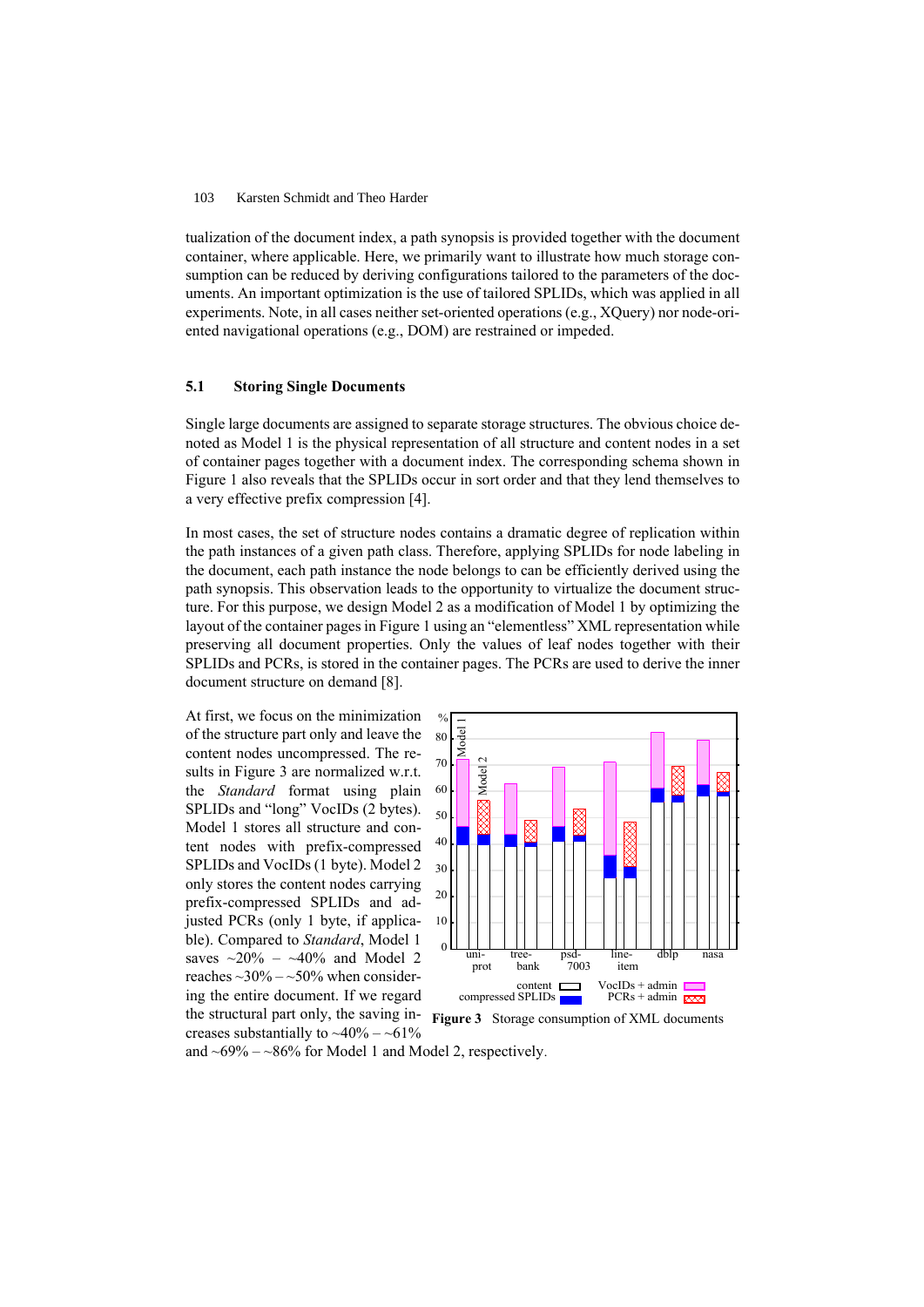The second group of experiments explores the potential of content compression (discussed in Section 3). Due to space limitations we omit a detailed discussion of the results and restrict ourselves to a summary. Using the simple compression method M1 on our reference collection of documents, the relative share of content nodes is reduced from  $\sim$ 28% –  $\sim$ 59% to ~19% – ~37% as compared to *Standard*. Concerning the entire document, compressed Model 1 reduces the storage consumption to less than 65%, whereas compressed Model 2 reaches less than 50% in all cases. Model 2 assumes a reasonably small path synopsis available for all processing steps which is true for probably more than 90% of the XML documents [9]. Looking at the parameter for path classes in Table 1, *treebank*, however, can be characterized as such an exotic outlier (maximum depth of 37), where only Model 1 should be applied.

#### **5.2 Collections of Documents**

To handle homogeneous documents that are somehow inter-related, we introduce collection assembling documents which embody similarities w.r.t. structure, domain affiliation, and vocabularies. Model 1 and 2 disclose tremendous drawbacks storing a large number of small documents in separate container pages. In addition, separately stored auxiliary structures would consume an enormous number of weakly filled pages. To avoid such low storage occupancy, small and large documents are physically stored together as subtrees under a virtual root node in a collection which, in turn, may be indexed by a  $B^*$ -tree. Homogeneous documents by structure and/or by content may take advantage of common structure/content indexes and gain better storage utilization and query support. Our collection idea is endorsed by an analysis of typical documents and varieties in the recently proposed TPoX [14] benchmark which serves as an illustration for our concepts. In general, our collection approach attempts to exploit Model 2 ("elementless") storage and to process distorted documents in an appropriate way. For this reason, we apply, when appropriate, multiple path synopses within a single collection definition, as shown in Figure 4a. Every document, stored according to Model 2, is assigned to the closest matching path synopsis, to a new path synopsis, or, when Model 2 is not smoothly applicable, it is stored according to Model 1, possibly without a path synopsis<sup>3</sup>. Such a dynamic assignment is sketched in Figure 4b while referring to the various TPoX structures. This XML benchmark proposal consists of three different groups of documents: one for *Account* data, one for *Order* data and one for *Security* attachments of customers. Designed for extreme scalability up to PBytes, the smallest benchmark configuration already provides more than 80,000 documents having plain sizes between 1 and 18 KBytes. Even without an existing XML schema, an allocation of new documents would be possible—because of the structural simplicity of these documents—only by path synopsis matching. In the path synopses in Figure 4, simple top-down comparison suffices to determine—using an adequate similarity threshold—the collection membership. For the TPoX documents, the structural information within each group is confined to a maximum of 139 path classes and to 139 VocIDs to en-

 $3$  Note, a path synopsis is mandatory for elementless structures to regain the internal document structure. It may be helpful to optimize specific operations for documents represented by Model 1, too.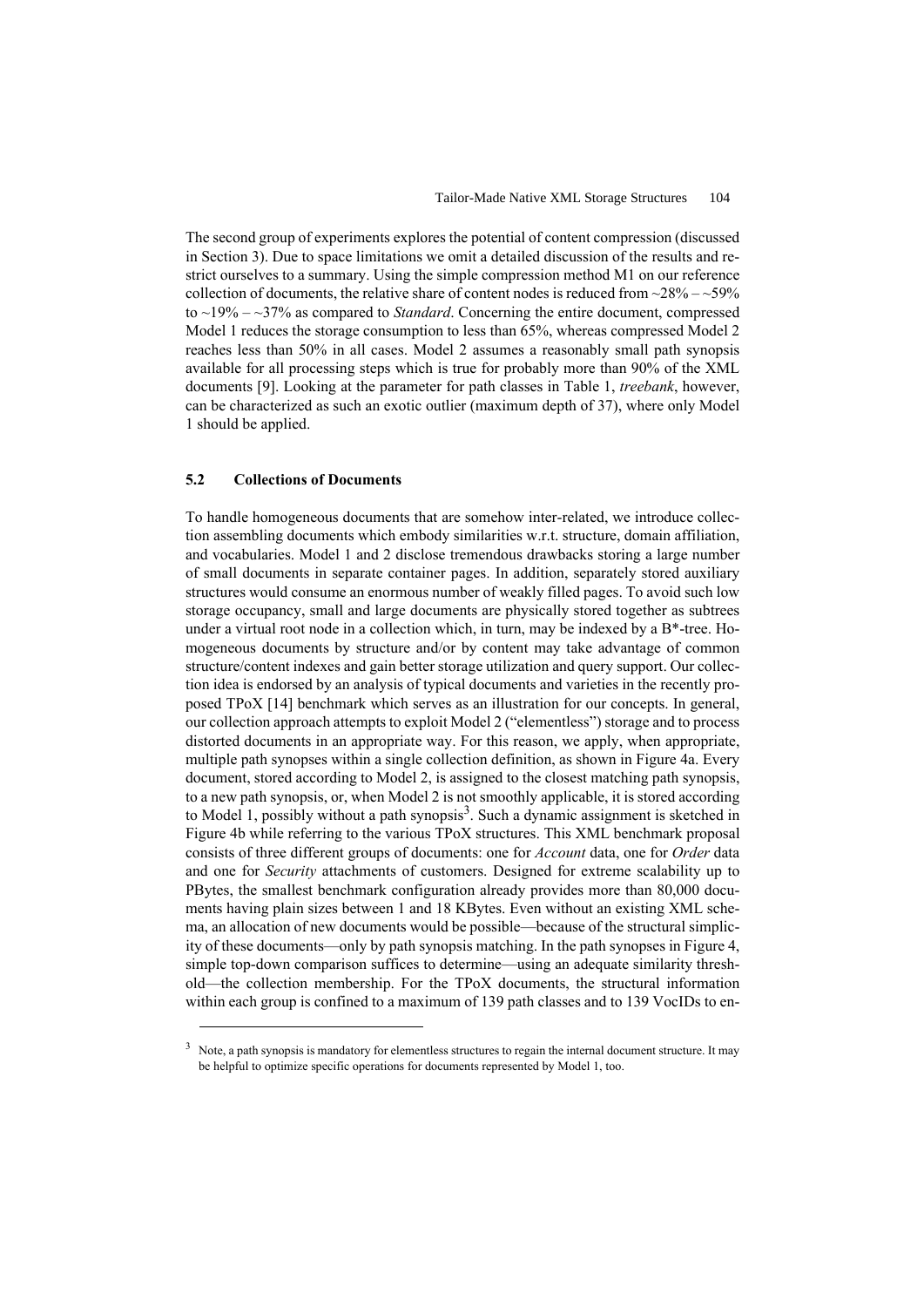

**Figure 4** Representing homogeneous collection of documents using path synopses (PS)

code the documents' node names. Including a number of common structural elements, the resulting TPoX collection is confined to 295 distinct path classes and a vocabulary of 276 elements. Obviously, such database-driven collections remain quite stable, because schema evolution may only occur in exceptional cases and, thus, the path synopsis will preserve its reasonably small size. The mapping of path synopses to documents and vice versa can be handled by a simple lookup table in the system catalog.

By combining the physical storage of a collection, it is an adequate design decision to use indexes for holistic query support over all documents. Typically, a collection forms a uniform database and queries refer to all of its documents at the same time. Therefore, if a user would enforce a document with totally incompatible characteristics into an existing collection, existing path synopsis and index accuracy would be inflated by structural information alien to the collection's infrastructure. Thus, our ASM in XTC always tries to determine a suitable existing collection by path synopsis matching and vocabulary comparison. If all matches violate a reasonable threshold, an incoming document is considered *heterogeneous* to all existing collections. To preserve their beneficial storage and processing properties, the best decision in such a case is to store it as a singleton according to Model 1 or 2.

### **6 Conclusions**

In this paper, we primarily discussed important concepts needed to obtain optimal and tailor-made storage structures for XML documents. Furthermore, we elaborated the potential benefit of compression methods applied to content nodes. For block-mode and streammode document arrival, we sketched the kind of analysis needed to identify structure parameters for optimal and, if possible, automatic selection of a storage model. Our performance measures indicate the potential storage saving and operational gain using such concepts of adaptivity.